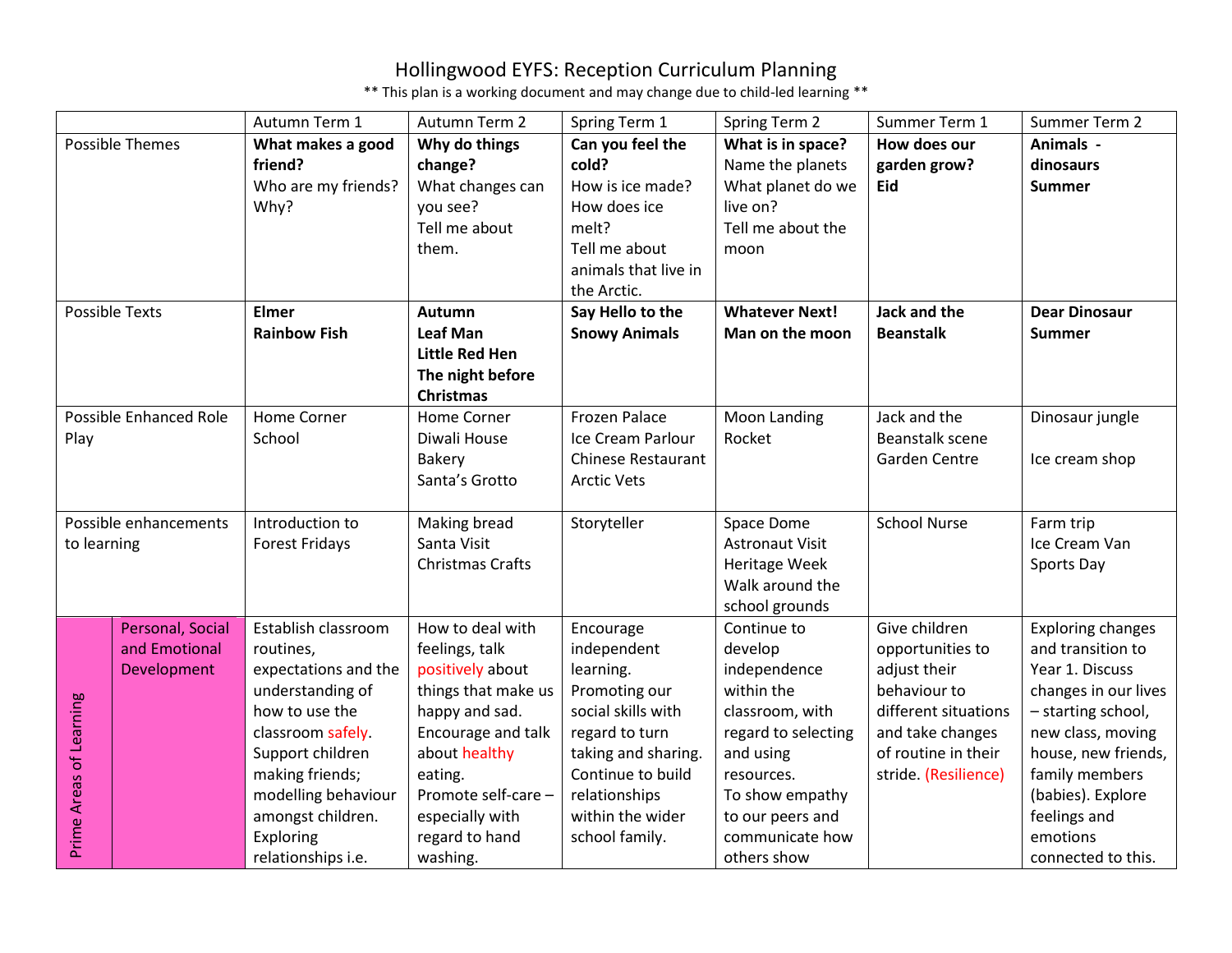|                                                                                                                                                                                                                                                                                                                                                                                                                                                                                                                                                                                                                                                                                                                                                                                                                                                                                                                          | feelings. (Pupil<br>friendships and<br>Safety around<br>family. Being a class<br>Bonfire Night.<br>voice)<br>family, how we can<br>Safety around<br>work together as a<br>using kitchen<br>team to help one<br>utensils<br>another.<br>MFB self regulation<br>P58                                                                                                                                                                                                                                                                                                                                                                                                                                                                                                                                                                                                                                                                                                        |  |  |  |  |  |
|--------------------------------------------------------------------------------------------------------------------------------------------------------------------------------------------------------------------------------------------------------------------------------------------------------------------------------------------------------------------------------------------------------------------------------------------------------------------------------------------------------------------------------------------------------------------------------------------------------------------------------------------------------------------------------------------------------------------------------------------------------------------------------------------------------------------------------------------------------------------------------------------------------------------------|--------------------------------------------------------------------------------------------------------------------------------------------------------------------------------------------------------------------------------------------------------------------------------------------------------------------------------------------------------------------------------------------------------------------------------------------------------------------------------------------------------------------------------------------------------------------------------------------------------------------------------------------------------------------------------------------------------------------------------------------------------------------------------------------------------------------------------------------------------------------------------------------------------------------------------------------------------------------------|--|--|--|--|--|
| <b>British Values</b>                                                                                                                                                                                                                                                                                                                                                                                                                                                                                                                                                                                                                                                                                                                                                                                                                                                                                                    | Democracy: making decisions together:<br>$\checkmark$<br>Encourage children to see their role in the bigger picture, encouraging children to know their views count and express their<br>pupil voice, value each other's views and values and talk about their feelings. Demonstrate democracy in action, for<br>example, children sharing views on what the theme of their role play area could be with a show of hands.<br>Provide activities that involve turn-taking, sharing and collaboration. Children will be given opportunities to develop<br>$\checkmark$<br>enquiring minds in an atmosphere where questions are valued.<br>Rule of law: understanding rules matter<br>Ensure that children understand their own and others' behaviour and its consequences, and learn to distinguish right from<br>$\checkmark$<br>wrong.<br>$\checkmark$ Collaborate with children to create the rules and the codes of behaviour e.g. to agree the rules about tidying up |  |  |  |  |  |
|                                                                                                                                                                                                                                                                                                                                                                                                                                                                                                                                                                                                                                                                                                                                                                                                                                                                                                                          | Individual liberty: freedom for all<br>✓ Children will develop a positive sense of themselves. Provide opportunities for children to develop their self-knowledge,<br>self-esteem and increase their confidence in their own abilities, for example through allowing children to take risks,<br>creating resilient learners.<br>Offer a range of experiences that allow children to explore the language of feelings and responsibility, reflect on their                                                                                                                                                                                                                                                                                                                                                                                                                                                                                                                |  |  |  |  |  |
| differences and understand we are free to have different opinions.<br>Mutual respect and tolerance: treat others as you want to be treated<br>$\checkmark$ Create an ethos of inclusivity and tolerance where views, faiths, cultures and races are valued and children are engaged<br>with the wider community. To know about similarities and differences between themselves and others and among<br>families, faiths, communities, cultures and traditions and share and discuss practices, celebrations and experiences<br>$\checkmark$ To encourage and explain the importance of tolerant behaviour such as sharing and respecting other's opinions<br>Promote diverse attitudes and challenge stereotypes, e.g. sharing stories that reflect and value the diversity of children's<br>$\checkmark$<br>experiences and providing resources and activities that challenge gender, cultural and racial stereotyping. |                                                                                                                                                                                                                                                                                                                                                                                                                                                                                                                                                                                                                                                                                                                                                                                                                                                                                                                                                                          |  |  |  |  |  |
| Physical<br>Development                                                                                                                                                                                                                                                                                                                                                                                                                                                                                                                                                                                                                                                                                                                                                                                                                                                                                                  | PE: Key skills<br>Managing their independence with regard to own personal hygiene; toileting and handwashing.<br>Understanding what contributes towards a healthy lifestyle.                                                                                                                                                                                                                                                                                                                                                                                                                                                                                                                                                                                                                                                                                                                                                                                             |  |  |  |  |  |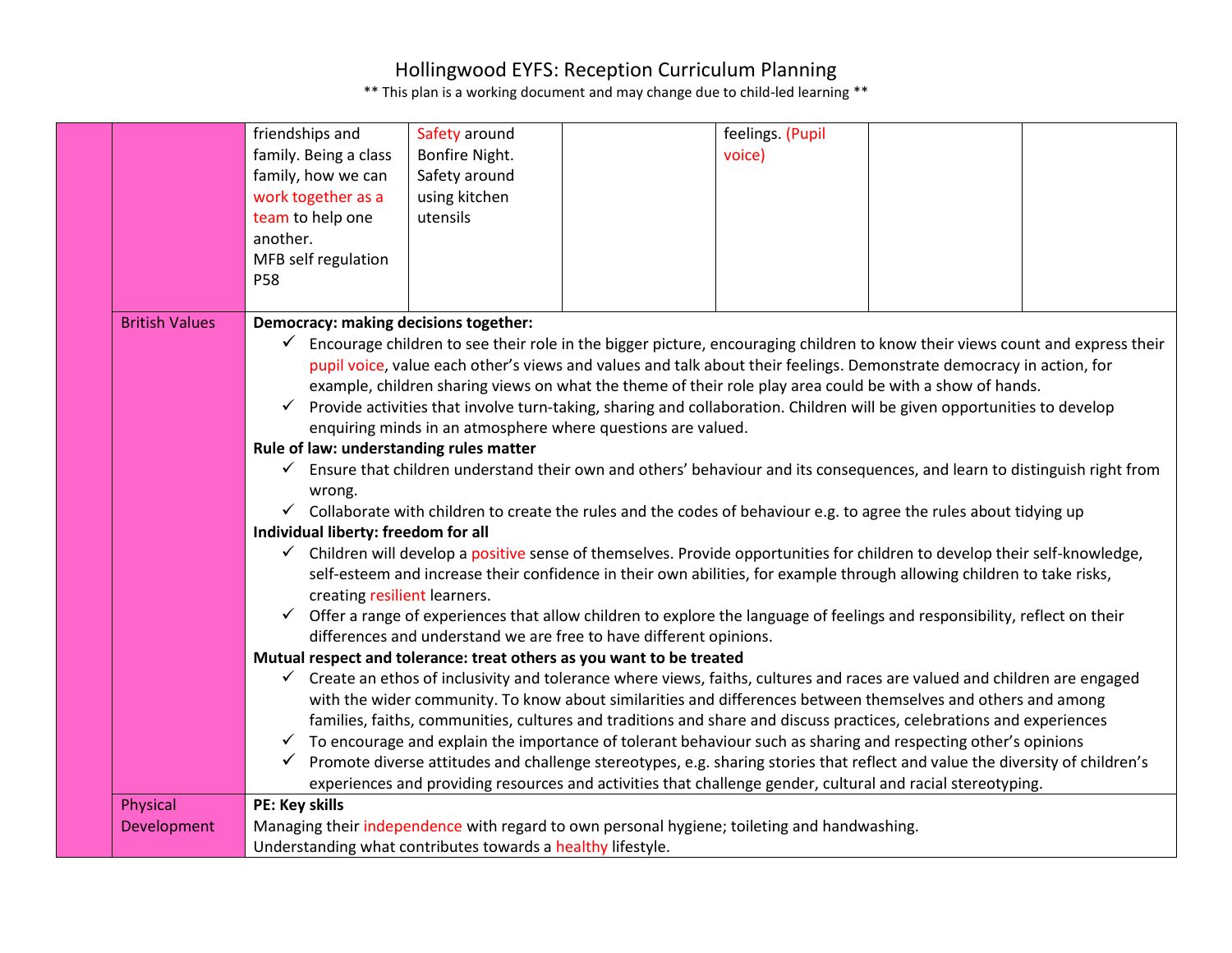| Developing independence putting coats/ shoes/ changing to put PE kits on. Getting ready for the forest, putting on all-in ones,<br>wellies, hats and gloves.<br>Develop hand-eye coordination.<br>Provide a range of activities and everyday tasks to develop fine motor skills: funky fingers, pencil and scissor control, following<br>simple patterns.<br>Letter formation using different materials and textures.<br>Gaining control of their bodies moving spontaneously and negotiating the space and objects around them indoors and outdoors as<br>they exercise and play.<br>Building and balancing small and large construction resources indoors and outdoors.<br>Developing increasing control when throwing catching and retrieving |                                                                                                                                                                                                                                                                                                                                                                                                                                                                                                                                                                                                                                                                                                                                                                                                                                                                 |                                                                                                                                                                                                                                                                                                                                                                                                                                                                                                                      |                                                                                                                                                                                                                                                                                                                                                                                                                                                      |                                                                                                                                                                                                                                                                                                                                                                                                                                                                                                                                                                        |
|--------------------------------------------------------------------------------------------------------------------------------------------------------------------------------------------------------------------------------------------------------------------------------------------------------------------------------------------------------------------------------------------------------------------------------------------------------------------------------------------------------------------------------------------------------------------------------------------------------------------------------------------------------------------------------------------------------------------------------------------------|-----------------------------------------------------------------------------------------------------------------------------------------------------------------------------------------------------------------------------------------------------------------------------------------------------------------------------------------------------------------------------------------------------------------------------------------------------------------------------------------------------------------------------------------------------------------------------------------------------------------------------------------------------------------------------------------------------------------------------------------------------------------------------------------------------------------------------------------------------------------|----------------------------------------------------------------------------------------------------------------------------------------------------------------------------------------------------------------------------------------------------------------------------------------------------------------------------------------------------------------------------------------------------------------------------------------------------------------------------------------------------------------------|------------------------------------------------------------------------------------------------------------------------------------------------------------------------------------------------------------------------------------------------------------------------------------------------------------------------------------------------------------------------------------------------------------------------------------------------------|------------------------------------------------------------------------------------------------------------------------------------------------------------------------------------------------------------------------------------------------------------------------------------------------------------------------------------------------------------------------------------------------------------------------------------------------------------------------------------------------------------------------------------------------------------------------|
|                                                                                                                                                                                                                                                                                                                                                                                                                                                                                                                                                                                                                                                                                                                                                  |                                                                                                                                                                                                                                                                                                                                                                                                                                                                                                                                                                                                                                                                                                                                                                                                                                                                 | Sports day practise: games.                                                                                                                                                                                                                                                                                                                                                                                                                                                                                          |                                                                                                                                                                                                                                                                                                                                                                                                                                                      |                                                                                                                                                                                                                                                                                                                                                                                                                                                                                                                                                                        |
|                                                                                                                                                                                                                                                                                                                                                                                                                                                                                                                                                                                                                                                                                                                                                  | Safety in the sun.<br>Communication<br>Listening skills/show interest in sounds.<br>Learning to speak with confidence when sharing ideas in discussion and talking to other children; expressing their pupil voice.<br>and Language<br>Developing accurate use of tenses in speech patterns.<br>Developing their own narrative skills.<br>Developing vocabulary associated to age related expectations/topics and themes.<br>Use language during play to imitate different roles.<br>Learn to listen to others with increasing attention and respond in appropriate ways; comments, questions or actions.<br>Following multiple-part instructions by listening to others.<br>Develop speaking skills; organise talk so it makes sense and sequence ideas.<br>Answering 'how' and 'why' questions about their experiences and in response to stories and events. |                                                                                                                                                                                                                                                                                                                                                                                                                                                                                                                      |                                                                                                                                                                                                                                                                                                                                                                                                                                                      |                                                                                                                                                                                                                                                                                                                                                                                                                                                                                                                                                                        |
| Specific Areas of Learning                                                                                                                                                                                                                                                                                                                                                                                                                                                                                                                                                                                                                                                                                                                       | Literacy                                                                                                                                                                                                                                                                                                                                                                                                                                                                                                                                                                                                                                                                                                                                                                                                                                                        | Mark-Making: Gives meaning to their<br>marks.<br>Writing: Write own name, beginning to<br>form clearly identified letters. Uses some<br>clearly identifiable letters to communicate<br>meaning, representing some sounds<br>correctly and in sequence. Introduction to<br>linking sounds to letters. Writing i/l and<br>cvc words.<br>Reading: Read their own name and those<br>of others. Join in with stories, rhymes and<br>songs. Learn to continue a rhyming string.<br>Describe main events in simple stories. | Mark-Making: Gives meaning to their<br>marks.<br>Writing: Write own name independently<br>and begin to attempt their surname.<br>Begin to use phonic knowledge to write<br>i/l, cvc words, simple words, phrases and<br>attempts to write sentences in<br>meaningful contexts.<br>Reading: Begins to read words and<br>sentences. Uses vocabulary and forms of<br>speech that are increasingly influenced<br>by their experiences of books. Explores | Writing: Use their phonic knowledge to<br>write words that match their spoken<br>sounds. Write some tricky words. Write<br>simple sentences which can be read by<br>themselves and others. Some words are<br>spelt correctly and others are<br>phonetically plausible. Begin to have an<br>awareness of the use of simple<br>punctuation i.e. finger spaces, capital<br>letter, full stop and question marks.<br>Reading: Read and understand simple<br>sentences. Use phonic knowledge to<br>decode regular words and read them<br>aloud accurately. Read some tricky |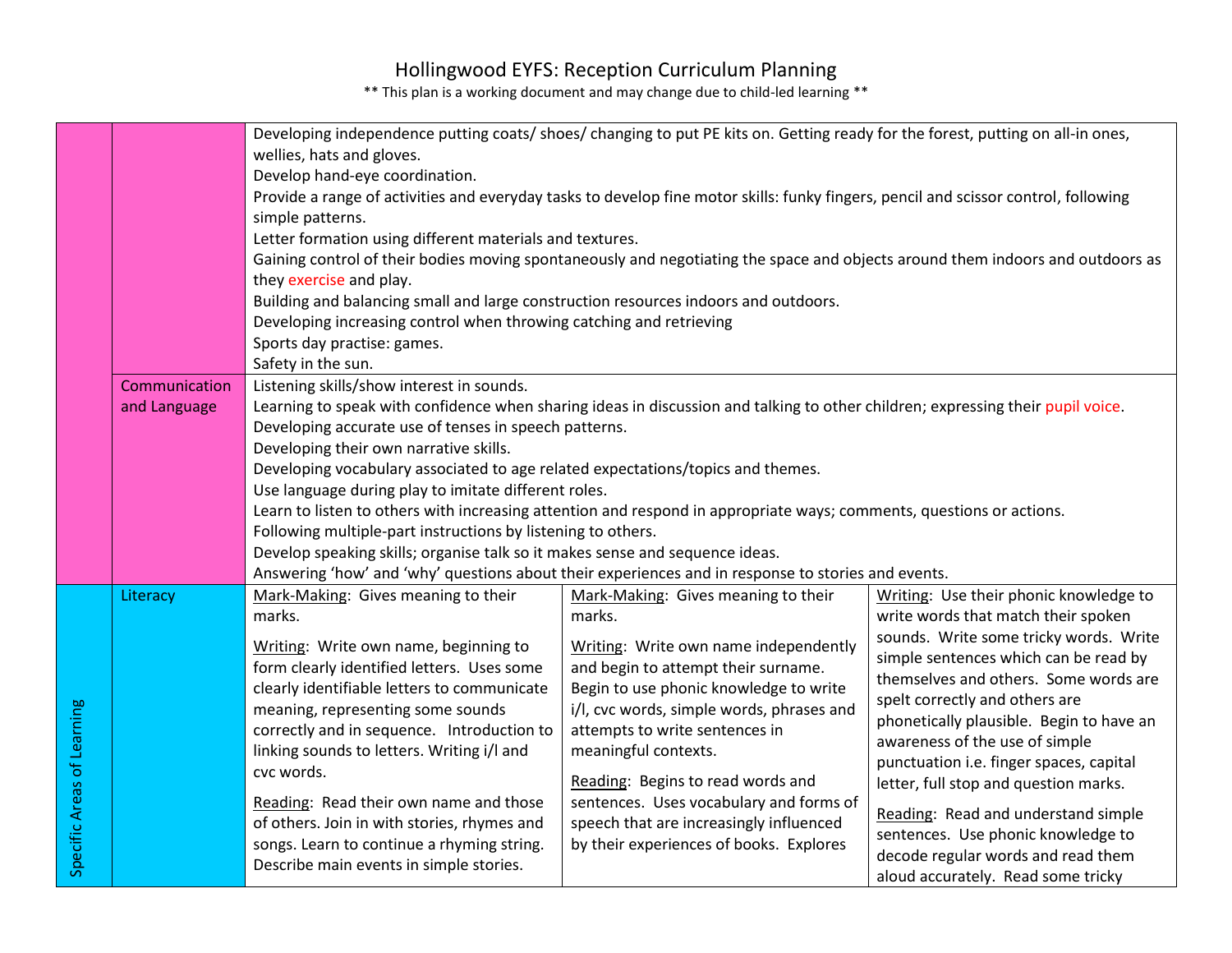|                               | and enjoys a range of fiction and non-<br>Telling stories using pictures. Introduction<br>of oral segmenting and blending. Reading<br>fiction books.<br>cvc words.<br>Introduction to linking sounds to letters.<br>Handwriting: Fine motor activities to<br>Begin to explore fiction and nonfiction<br>strengthen muscle memory. Resources<br>texts. Sequence pictures from familiar<br>that support pencil control continued.<br>stories.<br>Print continues to be scaffolded through<br>Phonics (direct teaching).<br>Handwriting: Fine motor activities to<br>strengthen muscle memory. Resources<br>that support pencil control are introduced.<br>Print introduced through Phonics (direct<br>teaching). |                                                                      |                                                                                                                                                                                                                                                                                                                                                                                                                       | words. Demonstrate understanding<br>when talking with others about what<br>they have read.<br>Handwriting: Resources that support<br>pencil control continued. Print continues<br>to be scaffolded through Phonics (direct<br>teaching). Letter size is encouraged and<br>a natural progression to joining is<br>encouraged for those that are ready. |                                                                                                                                                                                                                                                                                                                                                    |                                                                                  |
|-------------------------------|----------------------------------------------------------------------------------------------------------------------------------------------------------------------------------------------------------------------------------------------------------------------------------------------------------------------------------------------------------------------------------------------------------------------------------------------------------------------------------------------------------------------------------------------------------------------------------------------------------------------------------------------------------------------------------------------------------------|----------------------------------------------------------------------|-----------------------------------------------------------------------------------------------------------------------------------------------------------------------------------------------------------------------------------------------------------------------------------------------------------------------------------------------------------------------------------------------------------------------|-------------------------------------------------------------------------------------------------------------------------------------------------------------------------------------------------------------------------------------------------------------------------------------------------------------------------------------------------------|----------------------------------------------------------------------------------------------------------------------------------------------------------------------------------------------------------------------------------------------------------------------------------------------------------------------------------------------------|----------------------------------------------------------------------------------|
| <b>Phonics</b>                | Phase 1<br>Phase 2<br>Following L and S at<br>present                                                                                                                                                                                                                                                                                                                                                                                                                                                                                                                                                                                                                                                          | Phase 2<br>Following L and S<br>at present                           | Phase 3<br>Following L and S<br>at present                                                                                                                                                                                                                                                                                                                                                                            | Phase 3<br>Following L and S<br>at present                                                                                                                                                                                                                                                                                                            | Phase 3 recap and<br>4<br>Following L and S<br>at present                                                                                                                                                                                                                                                                                          | Phase 4<br>Following L and S<br>at present                                       |
| <b>Numeracy</b>               | <b>White Rose Maths Hub and NCTEM</b><br>Learning a number a week in depth:<br>representation, addition, subtraction.<br>Number rhymes and stories. Say and use<br>numbers in everyday activities. Recites<br>numbers in order. Matching and sorting<br>objects. Representing 1,2 and 3.<br>Comparing 1,2, and 3. Composition 1,2 and<br>3. Representing numbers to 5. One more<br>and one less. Compare size, mass and<br>capacity. Exploring pattern. Circles and<br>triangles. Positional language. Shapes with<br>4 sides. Time. Subitizing.                                                                                                                                                               |                                                                      | <b>White Rose Maths Hub and NCTEM</b><br>week in depth: representation, addition,<br>subtraction. Introducing zero, comparing<br>numbers to 5. Composition of 4 and 5.<br>6,7, and 8. Combining two amounts.<br>Making pairs. Counting to 9 and 10.<br>Comparing numbers to 10. Number<br>bonds. Compare mass. Compare<br>capacity. Length and height, time.<br>3d shape. Spatial awareness. Patterns.<br>Subitizing. | Continue to focus on learning a number a                                                                                                                                                                                                                                                                                                              | <b>White Rose Maths Hub and NCTEM</b><br>Building numbers beyond 10. Counting<br>away. Doubling. Sharing and grouping.<br>Patterns and relationships. Spatial<br>reasoning 1 - match, rotate and<br>manipulate.<br>Spatial reasoning 2 - Compose and<br>decompose.<br>Spatial reasoning 3 - Visualise and build.<br>Spatial reasoning 4 - mapping. | patterns beyond 10. Adding more. Taking<br>Odd and even. Deepening understanding |
| Understanding<br>of the World | Family and Friends<br><b>Ourselves</b>                                                                                                                                                                                                                                                                                                                                                                                                                                                                                                                                                                                                                                                                         | Signs of Autumn<br>Festivals: Diwali,<br>Bonfire night,<br>Christmas | Festivals: Chinese<br>New Year, Shrove<br>Tuesday                                                                                                                                                                                                                                                                                                                                                                     | Features of planets<br>and space<br>Signs of spring                                                                                                                                                                                                                                                                                                   | Growth/new life<br>Eggs/butterfly cycle<br><b>Bean Diary</b>                                                                                                                                                                                                                                                                                       | Signs of Summer<br>Features of animals<br>Habitats and diet                      |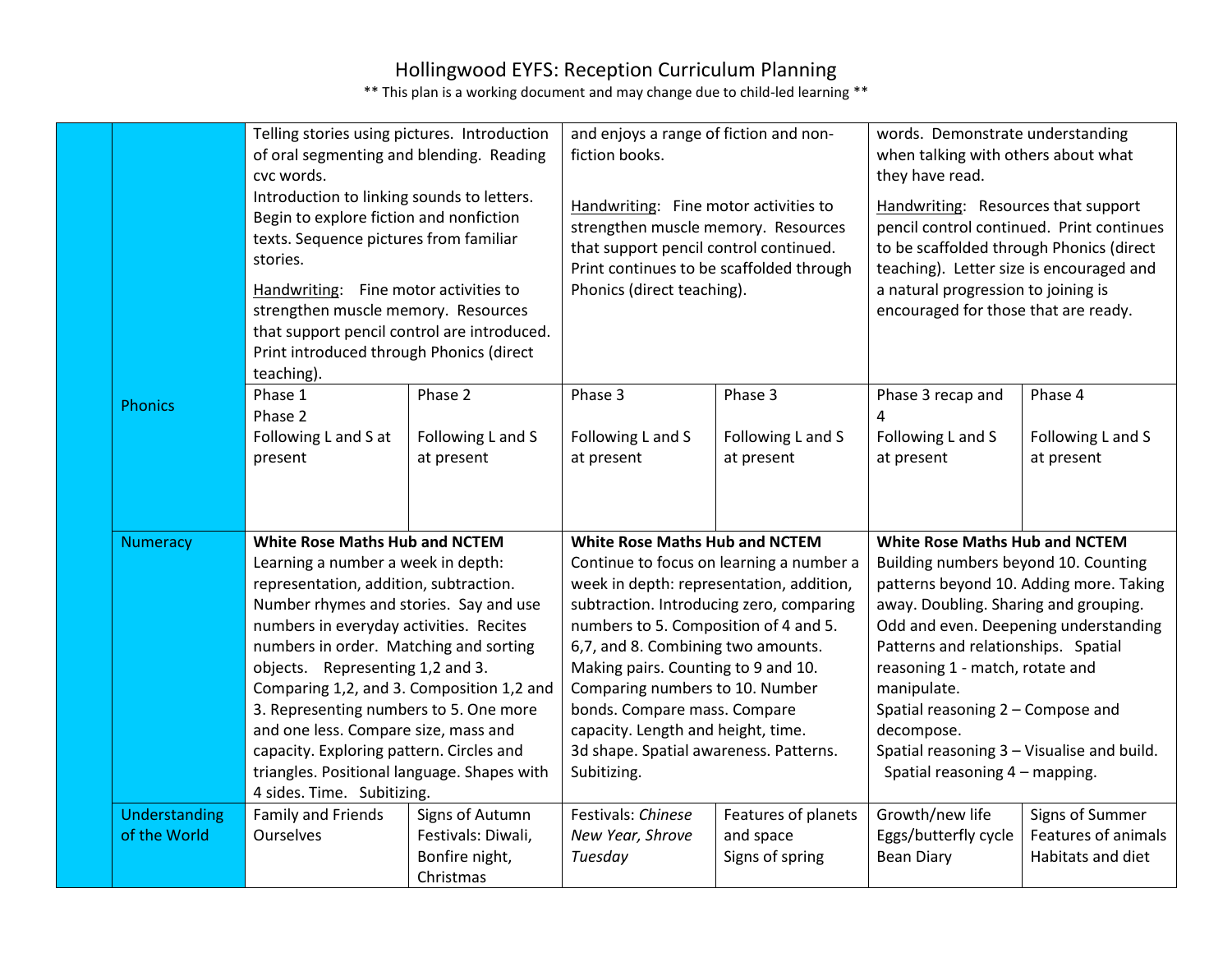|                        |                        |                    | Looking at changes | Mother's Day and   |                    |                    |
|------------------------|------------------------|--------------------|--------------------|--------------------|--------------------|--------------------|
|                        |                        |                    | of ice/snow        | Easter             |                    |                    |
|                        |                        |                    | Winter Walk        |                    |                    |                    |
|                        |                        |                    | Camouflage/snowy   |                    |                    |                    |
|                        |                        |                    | animals            |                    |                    |                    |
| <b>Expressive Arts</b> | Painting/modelling $-$ | Firework pictures  | Chinese writing/   | Mother's Day       | Colour mixing      | Father's Day arts  |
| and Design             | explore colour         | Leaf art           | Chinese new year   | art/song           | Observational      | Paint, draw and    |
|                        | Begin to use tools     | Christmas crafts   | crafts (lanterns)  | Modelling          | drawings of plants | modelling of       |
|                        | appropriately.         | Music: learn       | Music: exploring   | equipment to       | Music: changing    | animals and        |
|                        | Music: Begins to       | Harvest somg and   | instruments:       | make               | sounds and singing | habitats           |
|                        | build a collection of  | perform, Christmas | louder/quieter,    | rockets/aliens     | songs linked to    | Music:             |
|                        | nursery rhymes,        | songs and perform  | faster/slower.     | Music: learn about | topic              | experimenting with |
|                        | songs and dances       | and firework       | <b>Habitats</b>    | rhythm and pulse   |                    | sounds and         |
|                        | Exploring              | rhymes             |                    | in songs           |                    | learning how to    |
|                        | <i>instruments</i>     |                    |                    |                    |                    | play a variety of  |
|                        |                        |                    |                    |                    |                    | <i>instruments</i> |